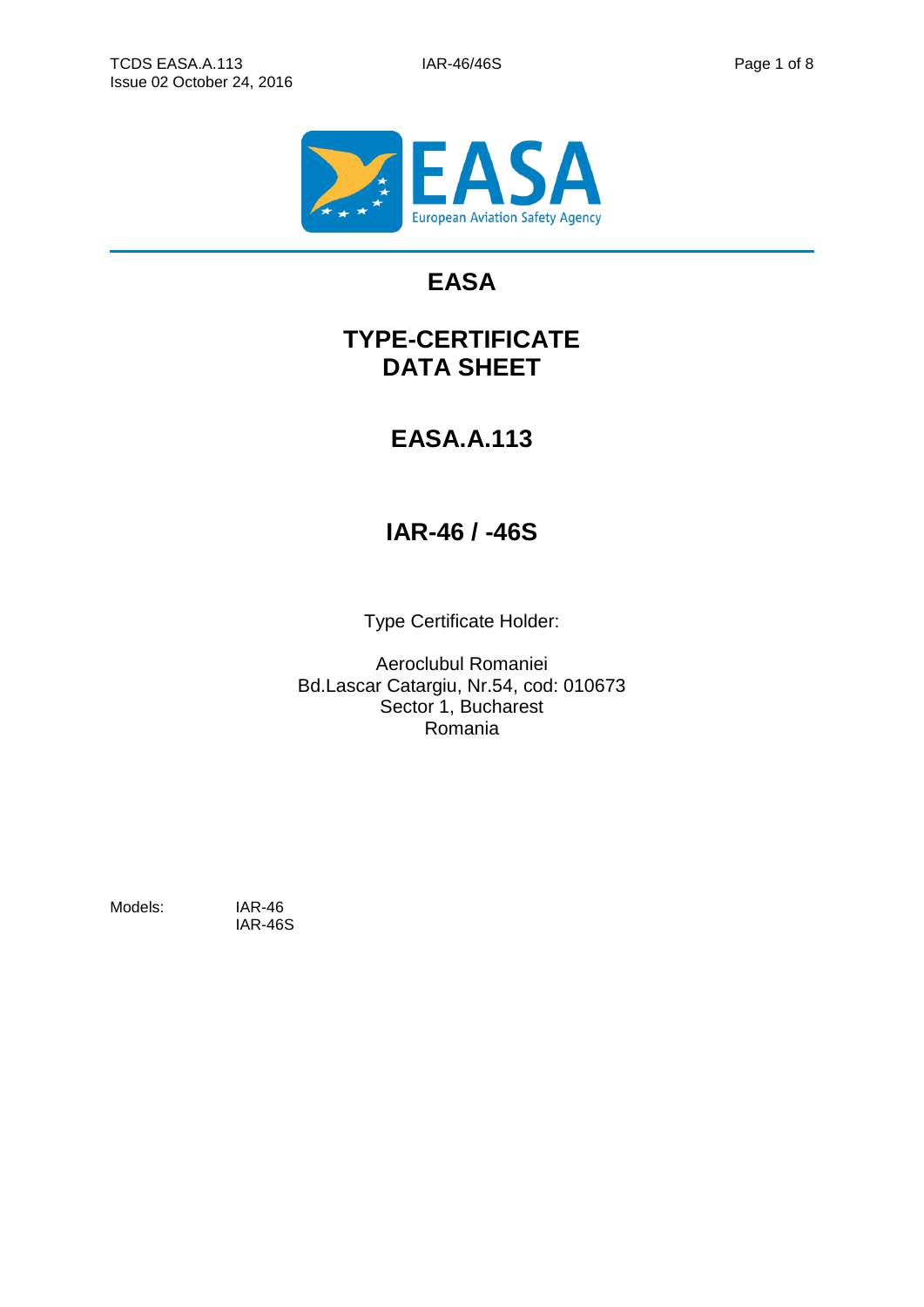# **CONTENT**

# **SECTION 1: GENERAL, Basic IAR-46 Type Design**

- I. General<br>II. Certifica
- **Certification Basis**
- III. Technical Characteristics and Operational Limitations<br>IV. Operating and Service Instructions
- IV. Operating and Service Instructions<br>V. Notes
- **Notes**

## **SECTION 2: VARIANT, IAR-46S**

- I. General
- II. Certification Basis
- III. Technical Characteristics and Operational Limitations<br>IV. Operating and Service Instructions
- Operating and Service Instructions
- V. Notes

#### Change Record

| <b>Issue</b> | <b>Date</b>     | <b>Changes</b>                                |
|--------------|-----------------|-----------------------------------------------|
| 01           | 2 January 2007  | Initital release, transfer from Romanion TCDS |
| 02           | 24 October 2016 | <b>TC</b> transfer                            |
|              |                 |                                               |
|              |                 |                                               |
|              |                 |                                               |
|              |                 |                                               |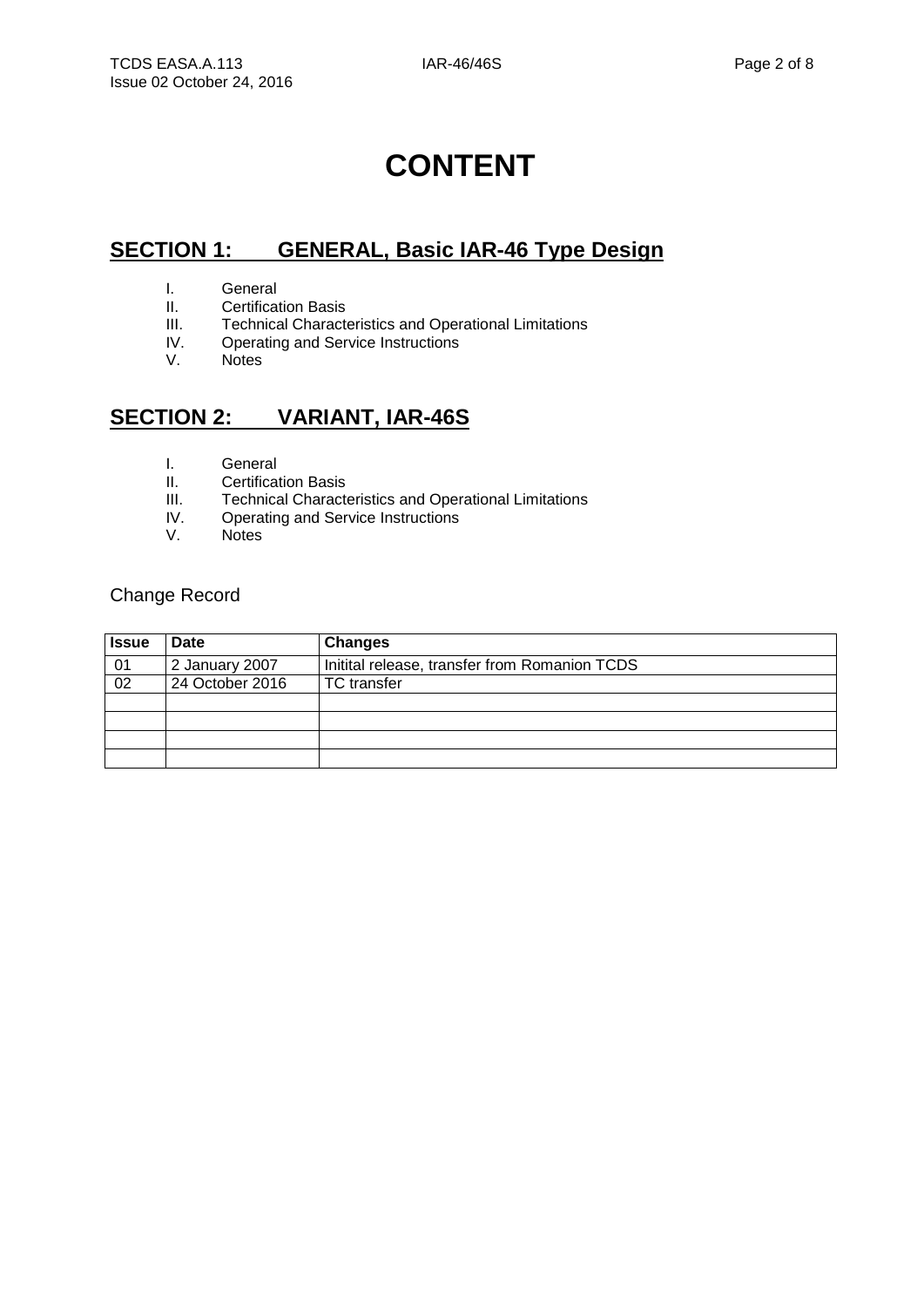#### **SECTION 1: IAR-46**

#### **I. General**

| Data Sheet No.: EASA.A.113          | Issue: 01                                                                                                | Date: January 2, 2006                  |
|-------------------------------------|----------------------------------------------------------------------------------------------------------|----------------------------------------|
| 1. a) Type:<br>Variant:<br>b)       | <b>IAR-46</b><br><b>IAR-46</b>                                                                           |                                        |
| 2. Airworthiness Category:          | Very Light Aeroplane                                                                                     |                                        |
| 3. Type Certificate Holder:         | Aeroclubul Romaniei<br>Sector 1, Bucharest<br>Romania                                                    | Bd.Lascar Catargiu, Nr.54, cod: 010673 |
| 4. Manufacturer:                    | S.C. Constructii Aeronautice S.A.<br>Str. Aeroportului nr. 1<br>507075 Ghimbav, Brasov<br><b>ROMANIA</b> |                                        |
| 5. Certification Application Date:  | October 19, 1993                                                                                         |                                        |
| 6. Romanian CAA Certification Date: | November 25, 1999                                                                                        |                                        |

7. The EASA Type Certificate replaces the Romanian CAA Type Certificate No. AM-25

## **II. Certification Basis**

|    | 1. Reference Date for determining<br>the applicable requirements:                            |                                                                                           | December, 1996                      |                                                                                                                                 |  |
|----|----------------------------------------------------------------------------------------------|-------------------------------------------------------------------------------------------|-------------------------------------|---------------------------------------------------------------------------------------------------------------------------------|--|
|    | 2. (Reserved)                                                                                |                                                                                           |                                     |                                                                                                                                 |  |
| 3. | (Reserved)                                                                                   |                                                                                           |                                     |                                                                                                                                 |  |
|    | 4. Certification Basis:                                                                      |                                                                                           | As defined in FPC A-1, latest Issue |                                                                                                                                 |  |
|    | 5. Airworthiness Requirements:                                                               |                                                                                           |                                     | JAR-VLA, issued April 26, 1990, including<br>amendments VLA/91/1, dated October 22,<br>1991 and VLA/92/1, dated January 1, 1992 |  |
|    | 6. Requirements elected to comply:                                                           |                                                                                           | None                                |                                                                                                                                 |  |
|    | 7. EASA Special Conditions:                                                                  |                                                                                           |                                     | Induction System Icing Protection (see FPC A-5)<br>Firewalls (see FPC A-6)                                                      |  |
|    | 8. EASA Exemptions:                                                                          |                                                                                           | <b>None</b>                         |                                                                                                                                 |  |
|    | 9. EASA Equivalent Safety Findings:<br>JAR-VLA 683<br>JAR-VLA 731(a)<br>JAR-VLA 777 (e), (f) | 46.C.001 Control System Elasticity (see FPC D-3)<br>46.D.001 Wheel approval (see FPC D-1) |                                     | 779 (a)(2), (b)(2) 46.D.002 Flaps and Landing Gear Cockpit Controls Location (see FPC D-2)                                      |  |
|    | 10. EASA Environmental Standards:                                                            |                                                                                           | Noise:<br>Emission:                 | ICAO Annex 16, Volume I,<br>Chapter 10, Third Edition - July<br>1993, Amdt. 6, November 4, 1999<br>N/A                          |  |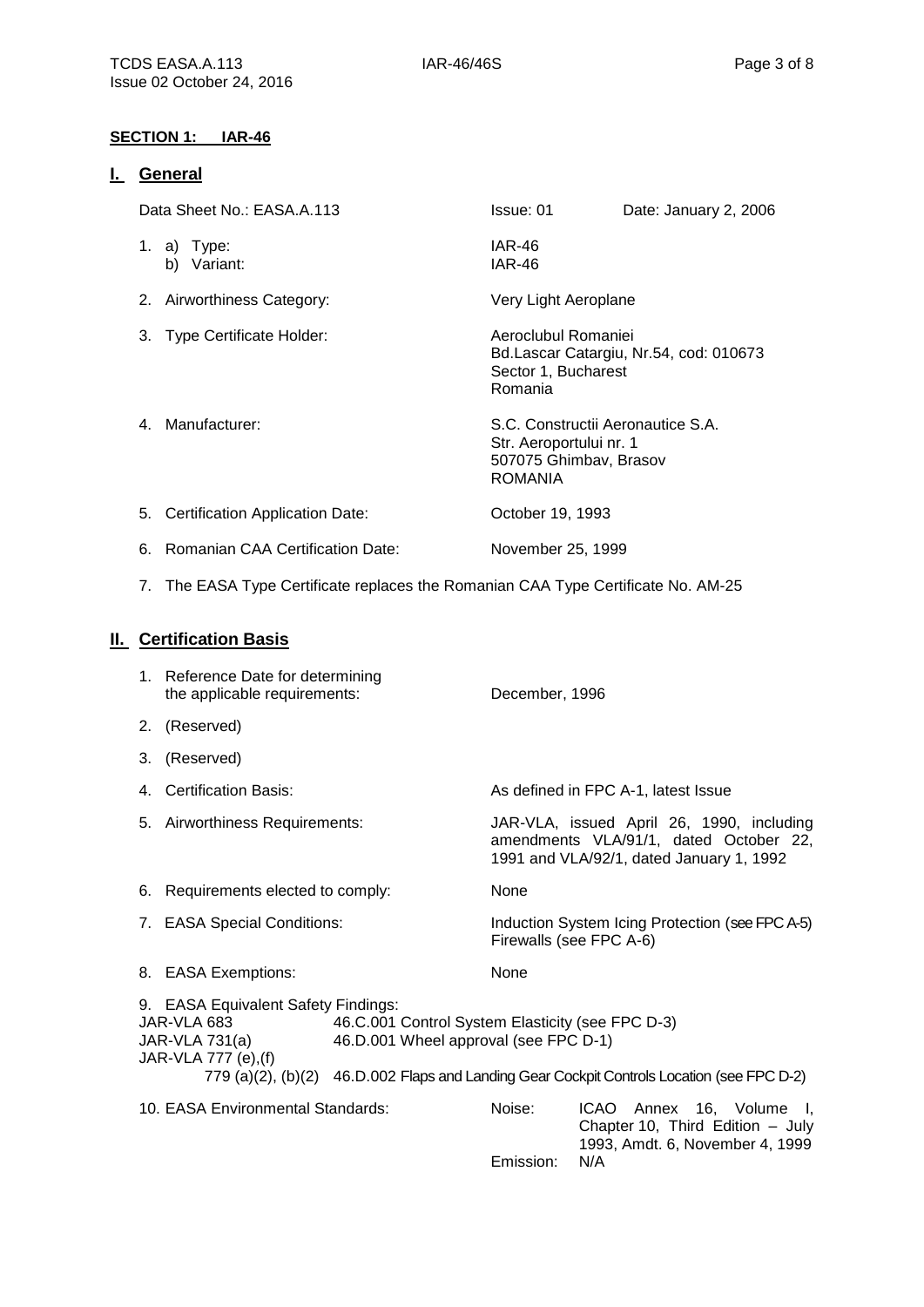## **III. Technical Characteristics and Operational Limitations**

|    | 1. Type Design Definition:                                                                                  | Document No. 46A-00-0000.02/06,<br>current issue                                                                                                                   |                          |                                                                                  |
|----|-------------------------------------------------------------------------------------------------------------|--------------------------------------------------------------------------------------------------------------------------------------------------------------------|--------------------------|----------------------------------------------------------------------------------|
|    | 2. Description:                                                                                             | IAR-46 is a single reciprocating engine<br>aeroplane, a two-seater of a conventional<br>design. The landing gear is semiretractable,<br>with steerable tail wheel. |                          |                                                                                  |
|    | 3. Equipment:                                                                                               | The basic required equipment as prescribed in the<br>applicable airworthiness requirements must be<br>installed in the aeroplane for certification.                |                          |                                                                                  |
|    | 4. Dimensions:<br>Wing Span<br><b>Total Length</b><br>Maximum Height<br>Wing Area<br>Mean aerodynamic chord | 11.420 m<br>7.850 m<br>2.150 m<br>13.870 m <sup>2</sup><br>$1.237 \text{ m}$                                                                                       |                          |                                                                                  |
|    | 5. Engine/s:                                                                                                | No.<br>Model:<br>Type Certificate:                                                                                                                                 |                          | 1<br>Rotax 912 F3<br>$TW9 - ACG$<br>issued by AUSTRO<br><b>CONTROL</b> (Austria) |
|    | 5.1 Engine Limits:                                                                                          | Maximum Take off Power<br><b>Maximum Continuous Power</b><br>58 kW/5500 RPM                                                                                        |                          | 59.6 kW/5800 RPM (max. 5 min.)                                                   |
|    | 6. (Reserved)                                                                                               |                                                                                                                                                                    |                          |                                                                                  |
|    | 7. Propeller/s:                                                                                             | No.<br>Model<br><b>Type Certificate</b><br>Number of blades<br>Diameter:<br>Sense of Rotation                                                                      |                          | 1<br>Hoffmann<br>HO-V352F-/170FQ<br>LBA 32.130/88<br>2<br>1700 mm<br>clockwise   |
|    | 8. Fluids:                                                                                                  |                                                                                                                                                                    |                          |                                                                                  |
|    | 8.1 Fuel:                                                                                                   | 228 or AVGAS 100 LL.                                                                                                                                               |                          | EUROSUPER RON unleaded according to EN                                           |
|    | 8.2 Oil:                                                                                                    | any registered brand engine oil for the<br>automotive market (see AFM)                                                                                             |                          |                                                                                  |
|    | 8.3 Coolant:                                                                                                | P/N 899 370                                                                                                                                                        |                          | see Rotax Operator's Manual for Rotax 912,                                       |
| 9. | Fluid capacities:                                                                                           |                                                                                                                                                                    |                          |                                                                                  |
|    | 9.1 Fuel:                                                                                                   | Total:<br>70 liters<br>Usable:<br>68 liters                                                                                                                        |                          |                                                                                  |
|    | 9.2 Oil:                                                                                                    | Maximum:<br>Minimum:                                                                                                                                               | 3.0 liters<br>2.0 liters |                                                                                  |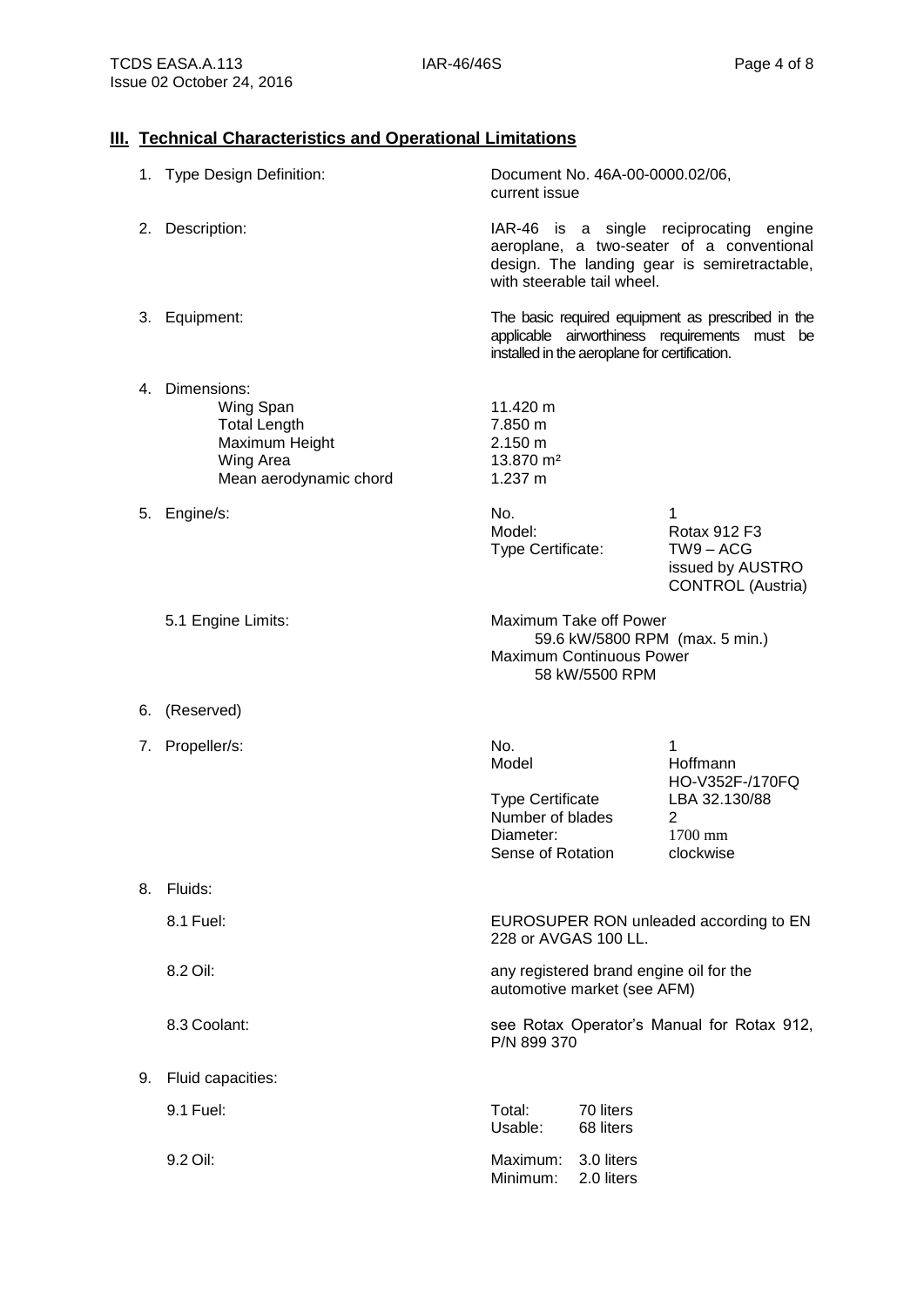| 10. Air Speeds:<br>Design Manoeuvring Speed VA                               | 176 km/h IAS                                                                           |
|------------------------------------------------------------------------------|----------------------------------------------------------------------------------------|
| Maximum Flap Extended Speed VFE                                              | 140 km/h IAS                                                                           |
| Maximum structural cruising speed V <sub>NO</sub>                            | 190 km/h IAS                                                                           |
| Never exceed speed VNE                                                       | 279 km/h IAS                                                                           |
| 11. (Reserved)                                                               |                                                                                        |
| 12. Operational:                                                             | <b>VFR Day</b><br>Flight into expected or actual icing conditions<br>is prohibited.    |
| 13. Maximum Masses:<br>Take-off                                              | 750 kg                                                                                 |
| 14. Centre of Gravity Range:                                                 | 19.57 - 30.47 % MAC                                                                    |
| 15. Datum:                                                                   | leading edge of MAC                                                                    |
| 16. (Reserved)                                                               |                                                                                        |
| 17. Levelling Means:<br>Longitudinal axis:<br>Lateral axis:                  | painted points A and C on fuselage side<br>painted points No. 7 on left and right wing |
| 18. Minimum Flight Crew:                                                     | 1 (Pilot)                                                                              |
| 19. Maximum Passenger Seating Capacity:                                      | 1                                                                                      |
| 20. (Reserved)                                                               |                                                                                        |
| 21. Baggage / Cargo Compartments                                             | N/A                                                                                    |
| 22. Wheels and Tyres<br>Main wheel:<br>Dimensions:<br>Tail wheel dimensions: | MATCO W51L<br>$5.00 \times 5$ "<br>210 x 65 mm                                         |
| 23. Serial numbers eligible                                                  | 02 and subsequent                                                                      |
| <b>IV. Operating and Service Instructions</b>                                |                                                                                        |
| Airplane Flight Manual (AFM)                                                 | 46A-04-0025                                                                            |
| Airplane Maintenance Manual (AMM)<br>(incl. Airworthiness Limitations)       | 46A-04-0026                                                                            |

#### **V. Notes**

**Note 1** Current weight and balance data, loading information and a list of equipment included in empty weight must be provided for each aeroplane at the time of original certification.

**Note 2** All placards required in the approved AFM must be installed in the appropriate location.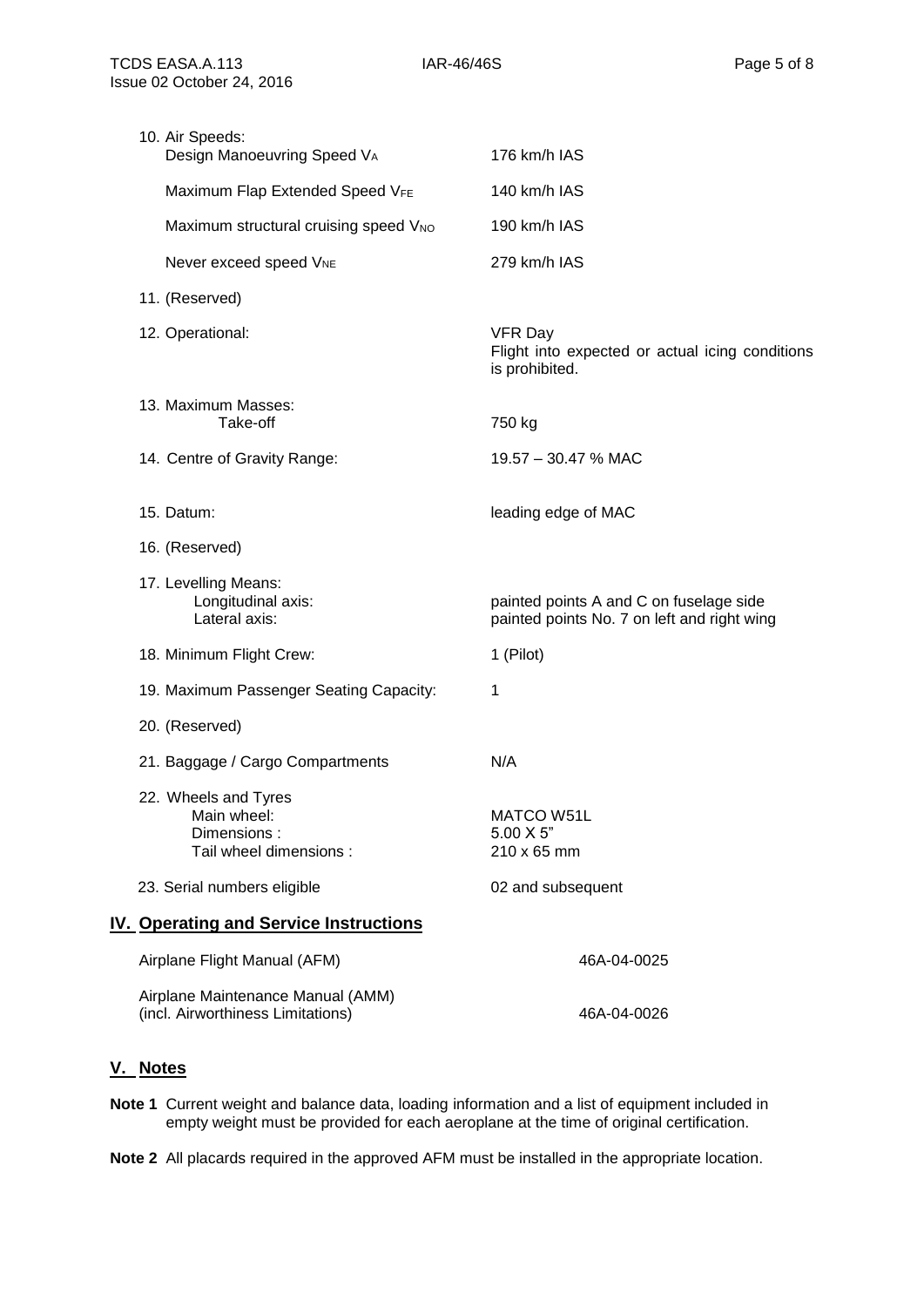#### **SECTION 2: IAR-46S**

#### **I. General**

| Data Sheet No.: EASA.A.113          | Issue: 01                                                                                         | Date: January 2, 2006                  |
|-------------------------------------|---------------------------------------------------------------------------------------------------|----------------------------------------|
| 1. a) Type:<br>Variant:<br>b)       | <b>IAR-46</b><br>IAR-46S                                                                          |                                        |
| 2. Airworthiness Category:          | Very Light Aeroplane                                                                              |                                        |
| 3. Type Certificate Holder:         | Aeroclubul Romaniei<br>Sector 1, Bucharest<br>Romania                                             | Bd.Lascar Catargiu, Nr.54, cod: 010673 |
| 4. Manufacturer:                    | S.C. Constructii Aeronautice S.A.<br>Str. Aeroportului nr. 1<br>507075 Ghimbav, Brasov<br>ROMANIA |                                        |
| 5. Certification Application Date:  | November 30, 1999                                                                                 |                                        |
| 6. Romanian CAA Certification Date: | December 08, 2000                                                                                 |                                        |

7. The EASA Type Certificate replaces the Romanian CAA Type Certificate No. AM-25

## **II. Certification Basis**

|    | 1. Reference Date for determining<br>the applicable requirements:                                                                                                                                                                                                                       |  | December, 1996      |                                                                                                                                 |  |
|----|-----------------------------------------------------------------------------------------------------------------------------------------------------------------------------------------------------------------------------------------------------------------------------------------|--|---------------------|---------------------------------------------------------------------------------------------------------------------------------|--|
|    | 2. (Reserved)                                                                                                                                                                                                                                                                           |  |                     |                                                                                                                                 |  |
| 3. | (Reserved)                                                                                                                                                                                                                                                                              |  |                     |                                                                                                                                 |  |
|    | 4. Certification Basis:                                                                                                                                                                                                                                                                 |  |                     | As defined in FPC A-1, latest Issue                                                                                             |  |
|    | 5. Airworthiness Requirements:                                                                                                                                                                                                                                                          |  |                     | JAR-VLA, issued April 26, 1990, including<br>amendments VLA/91/1, dated October 22,<br>1991 and VLA/92/1, dated January 1, 1992 |  |
|    | 6. Requirements elected to comply:                                                                                                                                                                                                                                                      |  | None                |                                                                                                                                 |  |
|    | 7. EASA Special Conditions:                                                                                                                                                                                                                                                             |  |                     | Induction System Icing Protection (see FPC A-5)<br>Firewalls (see FPC A-6)                                                      |  |
|    | 8. EASA Exemptions:                                                                                                                                                                                                                                                                     |  | None                |                                                                                                                                 |  |
|    | 9. EASA Equivalent Safety Findings:<br>JAR-VLA 683<br>46.C.001 Control System Elasticity (see FPC D-3)<br>46.D.001 Wheel approval (see FPC D-1)<br>JAR-VLA 731(a)<br>JAR-VLA 777 (e), (f)<br>779 (a)(2), (b)(2) 46.D.002 Flaps and Landing Gear Cockpit Controls Location (see FPC D-2) |  |                     |                                                                                                                                 |  |
|    | 10. EASA Environmental Standards:                                                                                                                                                                                                                                                       |  | Noise:<br>Emission: | ICAO Annex 16, Volume I,<br>Chapter 10, Third Edition - July<br>1993, Amdt. 6, November 4, 1999<br>N/A                          |  |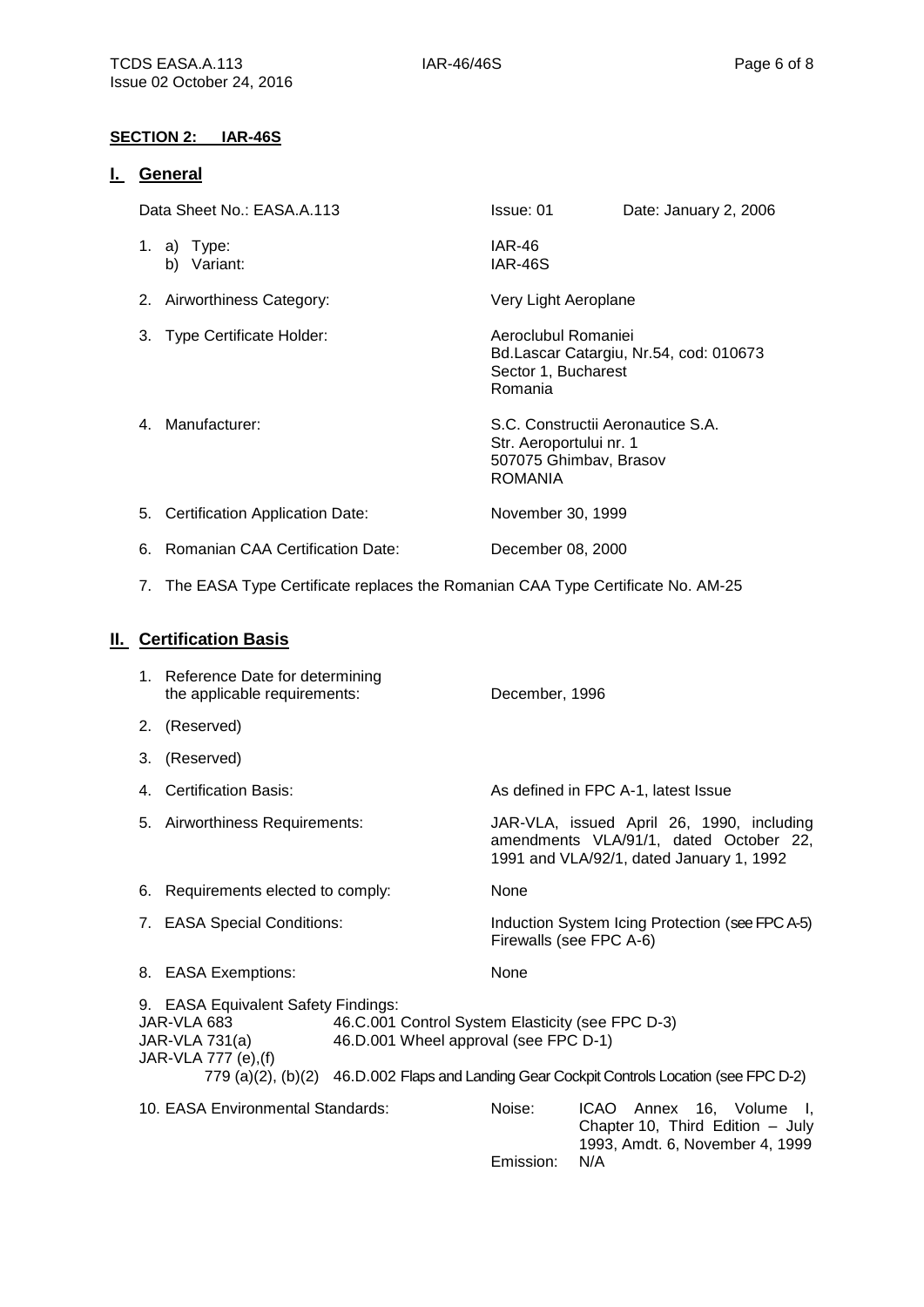## **III. Technical Characteristics and Operational Limitations**

|    | 1. Type Design Definition:                                                                                  | current issue                                                                                 | Document No. 46A-00-0000.07,                                                |                                                                                                    |
|----|-------------------------------------------------------------------------------------------------------------|-----------------------------------------------------------------------------------------------|-----------------------------------------------------------------------------|----------------------------------------------------------------------------------------------------|
|    | 2. Description:                                                                                             | IAR-46S is the same as IAR-46, except the<br>type and installation of the propulsion system.  |                                                                             |                                                                                                    |
|    | 3. Equipment:                                                                                               |                                                                                               | installed in the aeroplane for certification.                               | The basic required equipment as prescribed in the<br>applicable airworthiness requirements must be |
|    | 4. Dimensions:<br>Wing Span<br><b>Total Length</b><br>Maximum Height<br>Wing Area<br>Mean aerodynamic chord | 11.420 m<br>7.850 m<br>2.150 m<br>13.870 m <sup>2</sup><br>1.237 m                            |                                                                             |                                                                                                    |
|    | 5. Engine/s:                                                                                                | No.<br>Model:<br>Type Certificate:                                                            |                                                                             | 1<br><b>Rotax 912 S3</b><br>TW9-ACG<br>issued by AUSTRO<br><b>CONTROL</b> (Austria)                |
|    | 5.1 Engine Limits:                                                                                          |                                                                                               | Maximum Take off Power<br><b>Maximum Continuous Power</b><br>69 kW/5500 RPM | 73.5 kW/5800 RPM (max. 5 min.)                                                                     |
| 6. | (Reserved)                                                                                                  |                                                                                               |                                                                             |                                                                                                    |
| 7. | Propeller/s:                                                                                                | No.<br>Model<br><b>Type Certificate</b><br>Number of blades<br>Diameter:<br>Sense of Rotation |                                                                             | 1<br>Hoffmann<br>HO-V352F-/170FQ+6<br>LBA 32.130/88<br>2<br>$1760$ mm<br>clockwise                 |
|    | 10. Fluids:                                                                                                 |                                                                                               |                                                                             |                                                                                                    |
|    | 8.1 Fuel:                                                                                                   | 228 or AVGAS 100 LL.                                                                          |                                                                             | EUROSUPER RON unleaded according to EN                                                             |
|    | 8.2 Oil:                                                                                                    |                                                                                               | automotive market (see AFM)                                                 | any registered brand engine oil for the                                                            |
|    | 8.3 Coolant:                                                                                                | P/N 899 370                                                                                   |                                                                             | see Rotax Operator's Manual for Rotax 912,                                                         |
|    | 11. Fluid capacities:                                                                                       |                                                                                               |                                                                             |                                                                                                    |
|    | 9.1 Fuel:                                                                                                   | Total:<br>Usable:                                                                             | 70 liters<br>68 liters                                                      |                                                                                                    |
|    | 9.2 Oil:                                                                                                    | Maximum:<br>Minimum:                                                                          | 3.0 liters<br>2.0 liters                                                    |                                                                                                    |